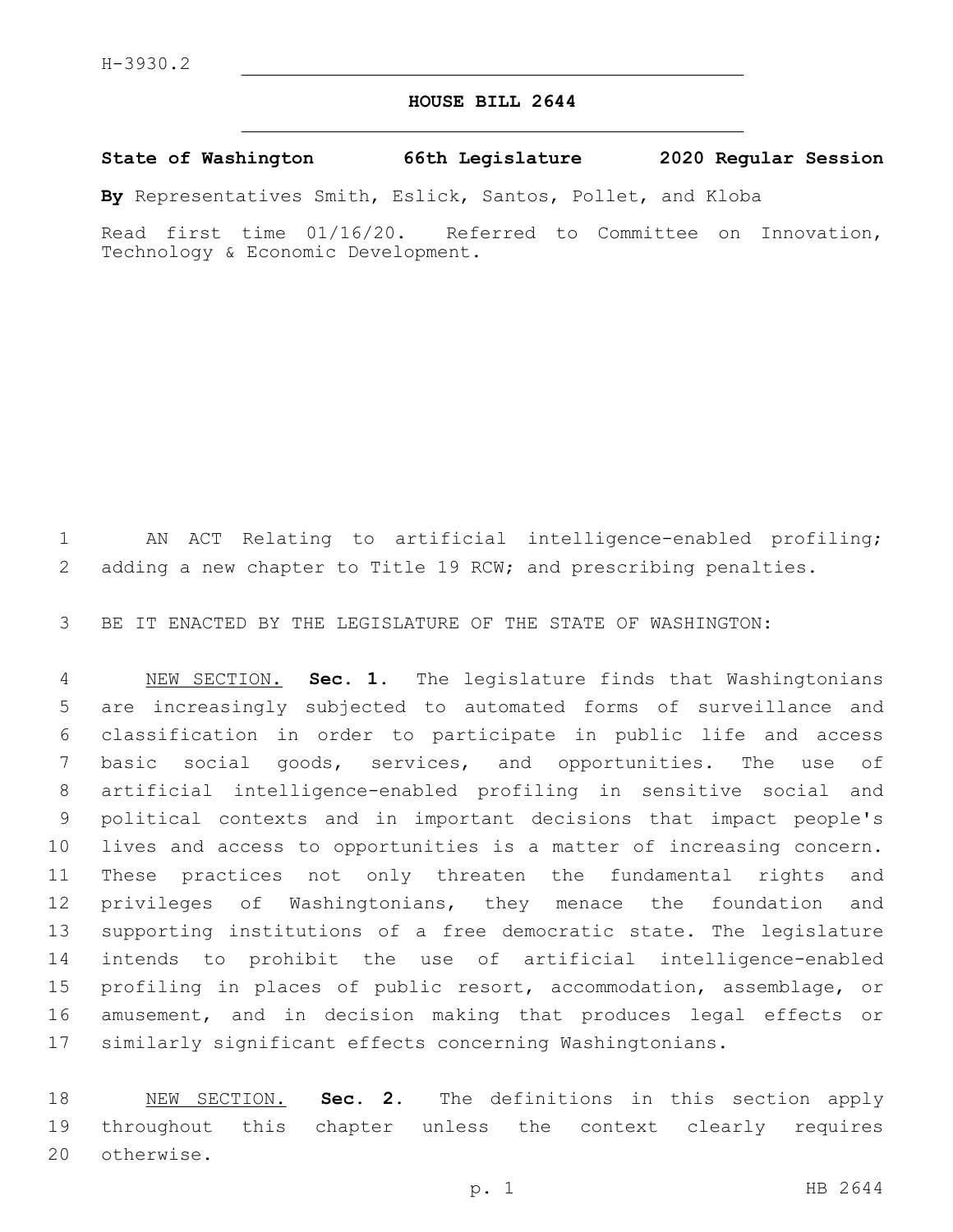(1) "Artificial intelligence-enabled profiling" means the automated or semiautomated process by which the external or internal characteristics of an individual are analyzed to determine, infer, or categorize an individual's state of mind, character, propensities, protected class status, political affiliation, religious beliefs or religious affiliation, immigration status, or employability.

 (2) "Artificial intelligence-enabled profiling technology" means any computer software or application that performs artificial 9 intelligence-enabled profiling.

(3) "Consumer" means a natural person residing in Washington.

 (4) "Person" means one or more individuals, partnerships, associations, organizations, corporations, cooperatives, legal 13 representatives, trustees and receivers, or any group of persons. "Person" includes any owner, lessee, proprietor, manager, agent, or employee, whether one or more natural persons. "Person" also includes any political subdivision of the state and any agency or instrumentality of the state or of any political or civil subdivision 18 thereof.

 NEW SECTION. **Sec. 3.** (1) A person may not operate, install, or commission the operation or installation of equipment incorporating artificial intelligence-enabled profiling in any place of public resort, accommodation, assemblage, or amusement, as defined in RCW 49.60.040.

 (2) A person may not use artificial intelligence-enabled profiling to make decisions that produce legal effects or similarly significant effects concerning consumers. Decisions that include legal effects or similarly significant effects concerning consumers include, without limitation, denial or degradation of consequential services or support, such as financial or lending services, housing, insurance, educational enrollment, criminal justice, employment opportunities, health care services, and access to basic necessities, 32 such as food and water.

 NEW SECTION. **Sec. 4.** (1) The legislature finds that the practices covered by this chapter are matters vitally affecting the public interest for the purpose of applying the consumer protection act, chapter 19.86 RCW. A violation of this chapter is not reasonable in relation to the development and preservation of business and is an unfair or deceptive act in trade or commerce and an unfair method of